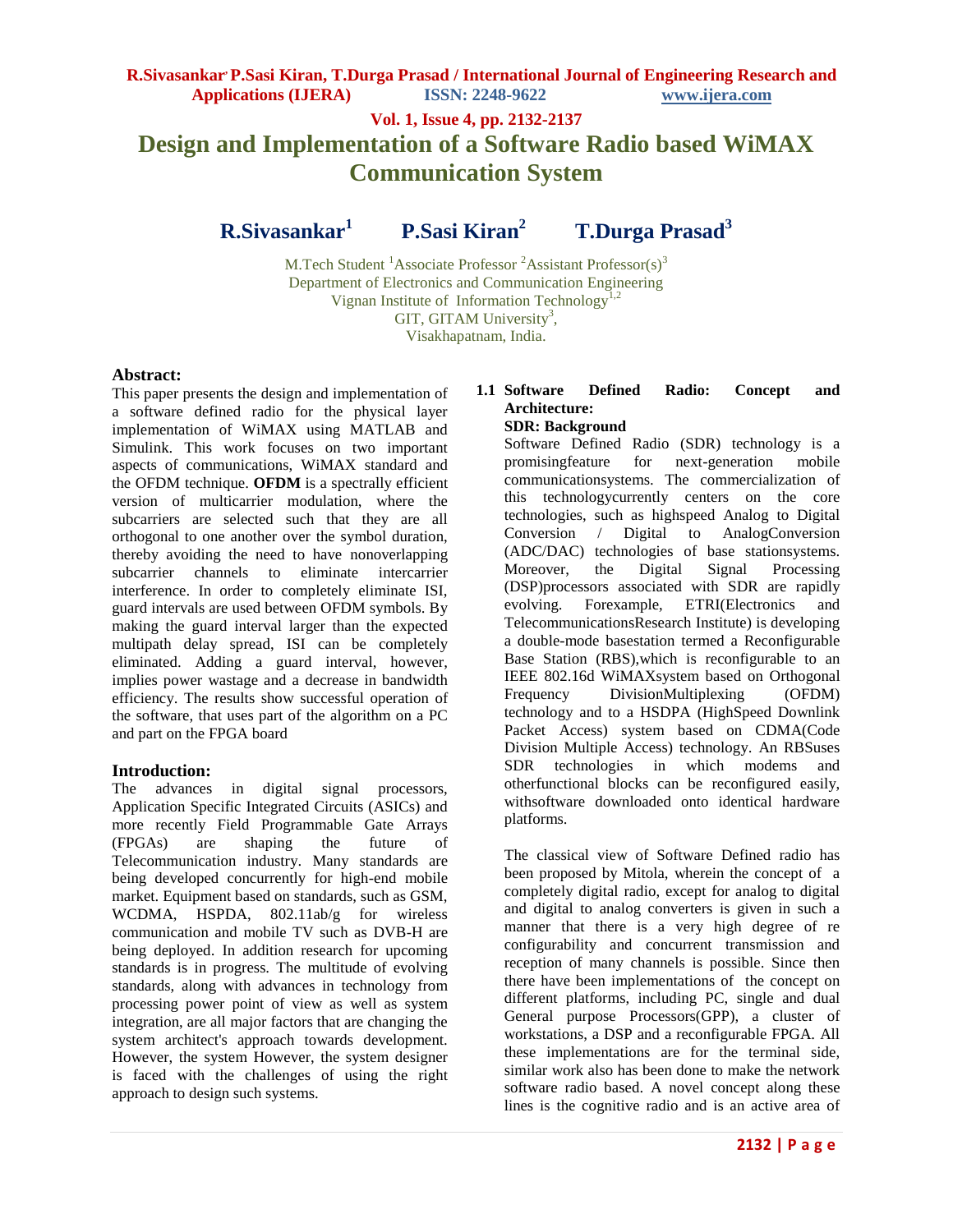### **Vol. 1, Issue 4, pp. 2132-2137**

research. In this case the device will intelligently scan for available networks and connect to one without user intervention. Such a device is desirable for next generation networks that require seamless mobility in different wireless domains.



### *Figure 2.1: Schematic showing the Software Defined Radio*

The general Software Defined Radio allows reconfigurabilty by identifying the algorithmic functions that different standards share and emulating those by using reconfigurable data paths.

### **2.2 IEEE 802.16-2004 standard:**

The IEEE standards board established the IEEE**802.16** working group in 1999 to prepare formal specifications for global deployment of broadband wireless metropolitan area networks. The first standard in the 802.16 family , addresses the LOS communication in the 10-66 GHz frequency band. Revision 802.16a extended the operation to include the NLOS communication in the lower frequency band of 2-11 GHz and the support for the MAC layer for OFDMA was also included. The revision 802.16d also known as 802.16-2004 standard supports communication in the 2-66GHz range. As the LOS and NLOS propagation characteristics are different the physical and the Mac layers should support these differences, therefore the standard covers the specifications of both the layers. The salient features of the WiMAX are given as follows:

- The WiMAX physical layer is based on OFDM, a scheme that is robust to multipath delays and is suitable for NLOS operations.
- WiMAX can support very high peak data rates as high as 74Mbps using 20 MHz bandwidth
- WiMAX is scalable by varying the FFT size from 128 to 2048 on a channel bandwidth of 1.25 MHz, 5 MHz or 10 MHz.
- Adaptive Modulation is possible with FEC schemes per user and frame basis depending on the channel conditions.



*Figure 2.2: WiMAX protocol stack*

The protocol stack of WiMAX MAC and PHY layers is shown in the figure 2.2. IEEE 802.16-2004 is designed to carry IP versions of 4,6 and packetized voice over IP(VOIP) , Ethernet and ATM and Virtual LAN(VLANs) services. This is accomplished by dividing the MAC layer into separate sublayers with different functions as follows:

• The physical layer is based on OFDM, and supports TDD and FDD. The uplink is based on TDMA and DAMA. The downlink includes a transmission convergence sublayer that inserts a header to help identify the beginning of a MAC PDU. Data bits from the transmission convergence sublayer are randomized, FEC encoded and mapped to modulation scheme, i.e., QPSK, 16QAM, 64QAM or 256 QAM.

# **2.Wi-MAX (Worldwide Interoperability for Microwave Access)**

WiMAX is becoming one of the hottest topics in thedevelopment of wireless technology. Researchers anddevelopers are focusing on the development of WiMAX basestation technology which is expected to provide services in2008 around the world. In the 4th quantum of 2005, the IEEE802.16e specification was launched to the market detailing thefull specification of mobile WiMAX. In essence, theQuality of Service (QoS) for WiMAX is desperately required.

Up to present, the research of CAC and bandwidthallocation of IEEE802.16e is still a pilot work. Two different predictive CAC schemes were proposed toadapt the variant traffic of IEEE 802.16 network. Performanceof different QoS strategy combinations are also investigatedby researchers. The relationship of CAC and packet scheduling has been studiedand also the performance of power allocation and CAC has been focused upon.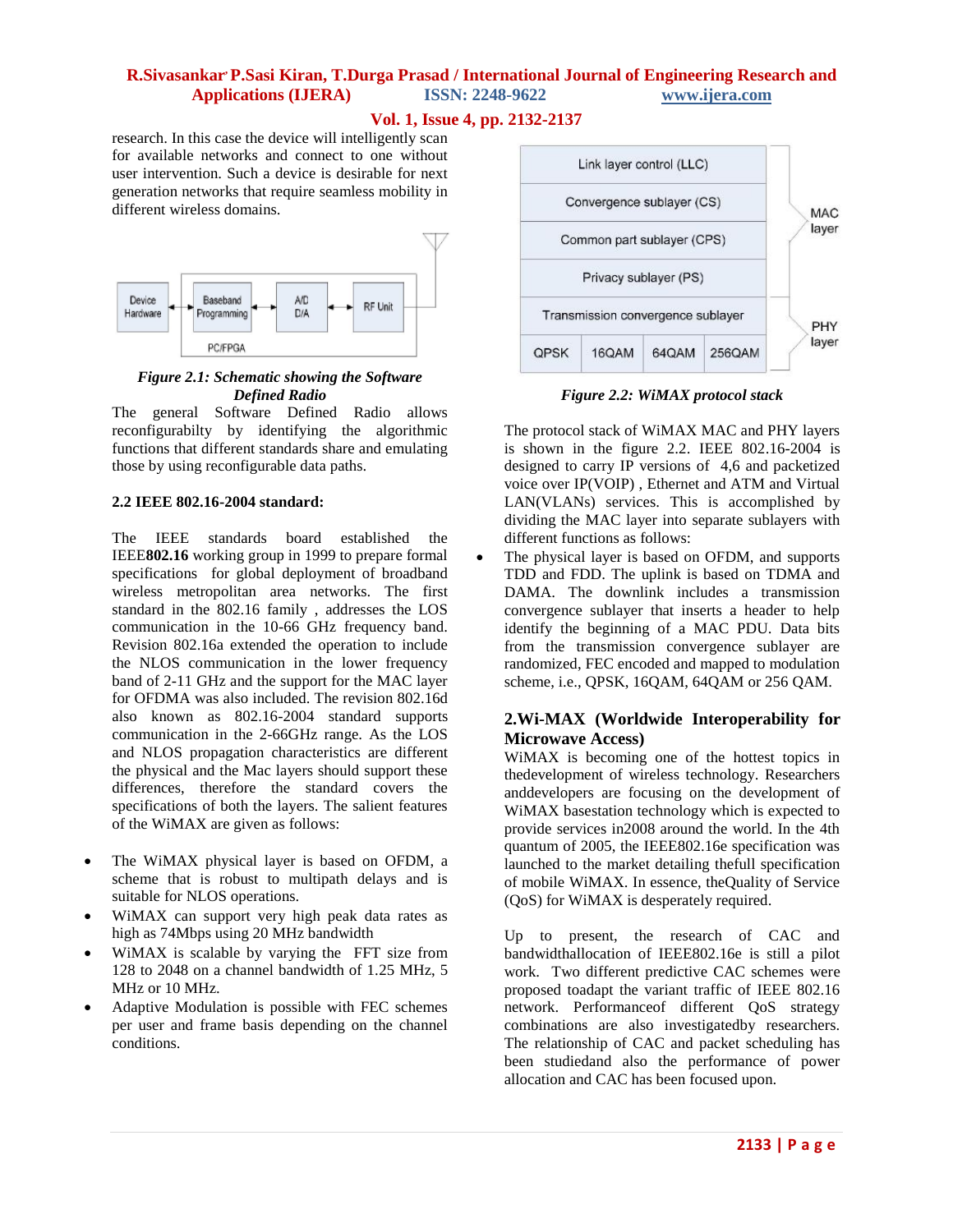### **Vol. 1, Issue 4, pp. 2132-2137**

To support a variety of applications, IEEE 802.16 has defined four types of service:

1) unsolicited grant service (UGS); 2) real-time polling service (rtPS); 3) non-real-time polling service (nrtPS); and 4) best effort (BE) service.

### **3.2.QOS Architecture**

#### **3.2.1. Base Station Architecture:**

Figure 3.1 depicts our proposed QoS architecture at thebase station, that uses GPC mode for granting bandwidthto SSs. Our main goals in designing the architecture areto provide delay and bandwidth guarantees for variousapplications while still achieving high system Utilization.The architecture supports all types of services specified inIEEE 802.16 standard. Since

### **4.1 ORTHOGONAL FREQENCY DIVISION MULTIPLEXING (OFDM)** :

As described in the earlier chapters, physical systems only take care of certain aspects of communication. The type of modulation and how the data is coded plays an important role in making communications more robust which will improve the range and reliability. In selecting a scheme, it is important to recall that support for future growth is desirable.

This leads to a modulation scheme that is flexible, being both robust and has ready support for multicarrier systems across a wide frequency band, thus being implementable to systems with low carrier frequencies.

#### **4.3Simulation of OFDM**

OFDM is used in standards such as IEEE 802.11 $a/g$ and DVB-T/H for transmissions at high data rates with good spectral efficiency. This section provides proof of concept of the principles established in previous sections. The error coding and decoding blocks will be omitted due to it being beyond the scope of this current section.



Figure 4.4: Overall OFDM system block diagram As the figure shows, the initial step is to create 4-QAM symbols from transmission at stage 1, to be al

processed by the 4096-FFT. At stage 2, the complex baseband OFDM signal moves on into a transmit filter to convert them into a form to prepare for analogue processing. Stage 3 is a low pass filter to smooth out the waveform and we see an analogue waveform. Stage 4 passes the analogue waveform to be modulated. The signal to be modulated is  $s(t) = sm_i(t)\cos(2\pi f_c t) + sm_q(t)\sin(2\pi f_c t),$ 

where  $sm_i(t)$  and  $sm_i(t)$  are stage 4's in-phase and quadrature components respectively.

It is noted that since this is 4 QAM, the constellation is identical to QPSK. Accessing the matrix for storing the 1705 symbols at stage 1 will show this as only the phase varies.



*Figure 4.6: Stage 2 - Time and frequency response of carriers after 4096-IFFT*



*Figure 4.9: Stage 4 - Data after completed D/A conversion (time and frequency response)*



*Figure 4.10: Signal to be transmitted, s(t)*



*Figure 4.11: OFDM reception model using 4-QAM data* : 4- $Q$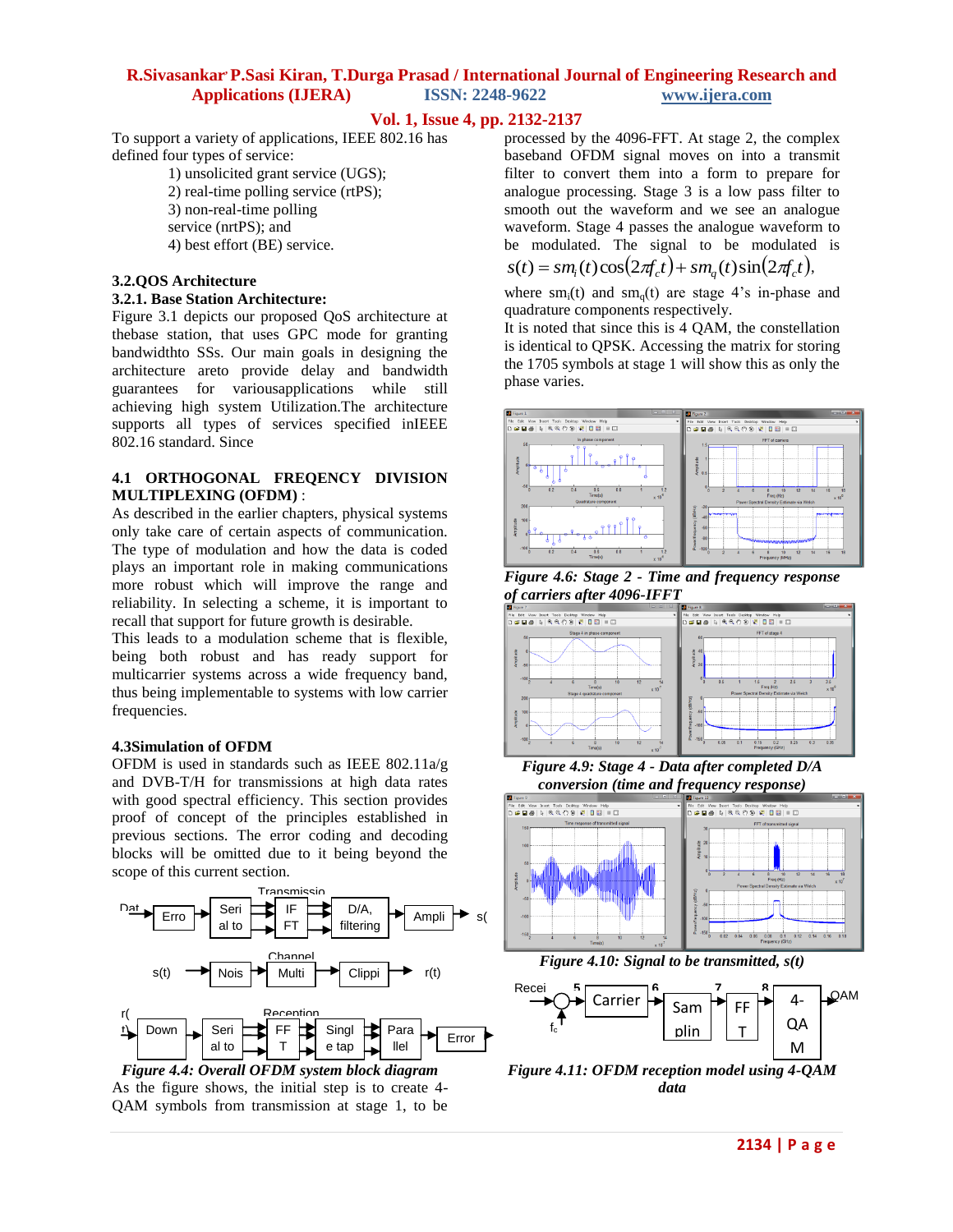## **Vol. 1, Issue 4, pp. 2132-2137**

OFDM has its own vulnerabilities and frequency selectiveness is a key issue, together with timing offsets. Hence, for the simulation, a small delay is added to account for filters during the modulation, demodulation and reconstruction of the data. This is taken to be an arbitrary value of  $t_d = 64/R_s$ . Though small, it is significant enough to produce slight delays when comparing the figures below with the figures from the portion on the transmission simulation. Refer to Appendix B; section B.2 for the code relating to the figures 5.12 to 5.15.



*Figure 4.12: Stage 5 - Time (left) and frequency (right) response of signal*



*Figure 4.13: Stage6 - Time (left) and frequency (right) response after carrier suppression*



*Figure 4.14: Stage 7 - Time (left) and frequency (right) response after sampling*



*Figure 4.15: QAM at stage 8 (left) and after slicing (right)*

With proof of concept established, other issues should be addressed. Primarily, ensuring orthogonality of subcarriers and overcoming the disadvantages inherent in OFDM.

inMatlab to view the waveforms with the minimum values for separation to maintain orthogonality, the following figures were obtained.



*Figure 4.16: Two sinusoids with frequency difference = 1/T* 



*Figure 4.17: Two sinusoids with frequency difference = 1/2T*

To conclude this section, when the phase difference between two sinusoids is unknown, the minimum frequency separation between them is 1/T for orthogonality. In addition, when the phase difference is zero between the two sinusoids, the minimum separation is  $1/(2T)$ . The next section begins discussion on the shortcomings of OFDM.

### 4.6.**Problem of high peak to average power ratio (PAPR)**

As mentioned, OFDM has poor PAPR, reducing the power efficiency of amplifier. To understand this, a short discussion on the concepts is necessary. PAPR of a signal  $x(t)$  is defined as,

$$
PAPR = \frac{\max[x(t)x*(t)]}{E[x(t)x*t)]}, PAPR_{dB} = 10 \log_{10} PAPR
$$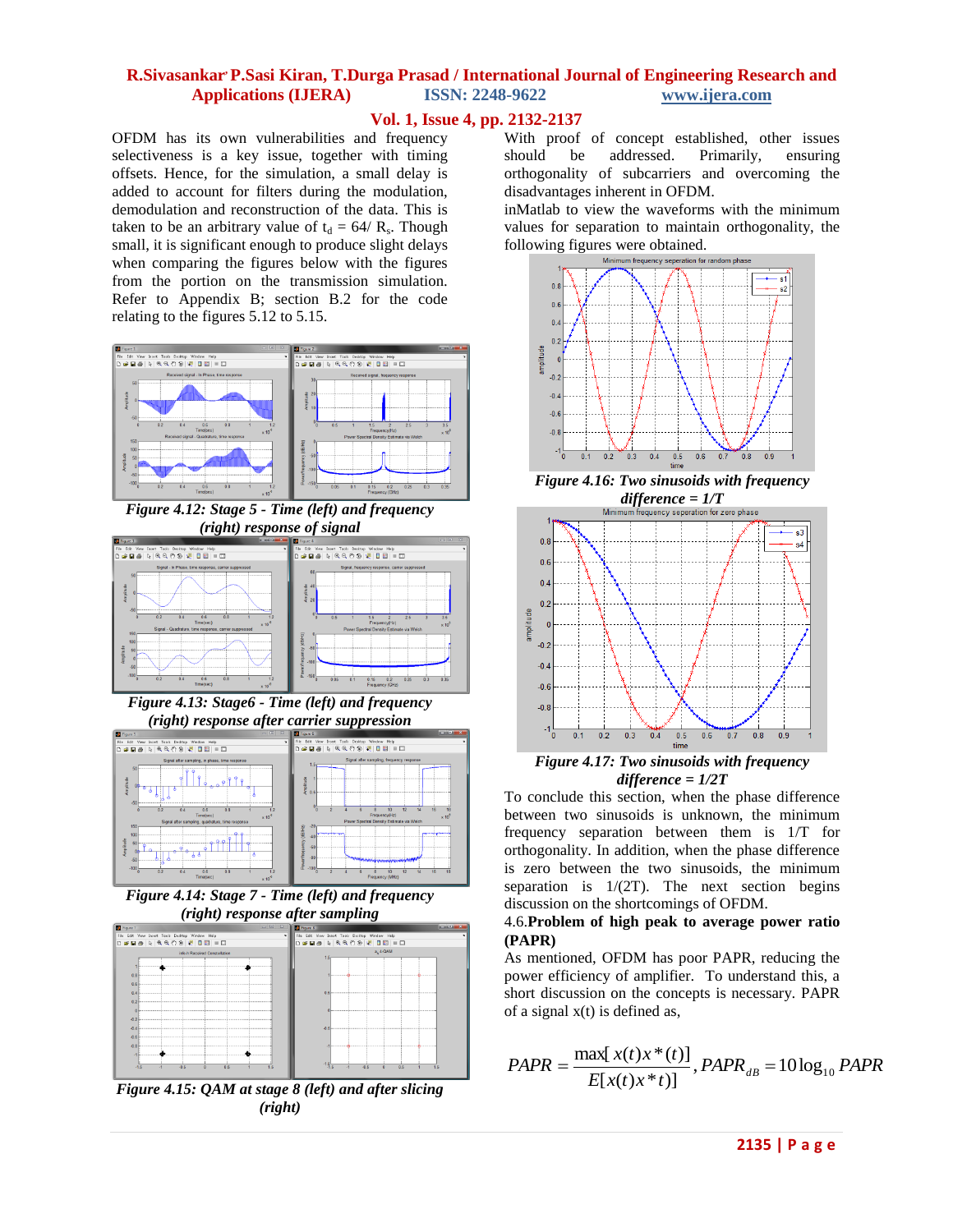# **Vol. 1, Issue 4, pp. 2132-2137**



*Figure 4.18: Waveform a single complex sinusoidal* Thus the peak to average power ratio for an OFDM system with K subcarriers where all subcarriers are given the same modulation is PAPR=  $K2/K = K$ . As per IEEE 802.11a specifications, using 52 subcarriers, the maximum expected PAPR is 52 ( $\approx$ 17dB). However, all subcarriers in an OFDM symbol being equally modulated is unlikely in practice. The key implication of the large PAPR is that it creates susceptibilities to system non-linearities, such as in the power amplifier; due to the large amplitude fluctuations as seen in figure 5.12, which results in clipping and non-linear distortion.

The second method show that implementation of multiple transmit and receive antennas to form a MIMO system that increases system capacity compared to a single input single output (SISO) system. Work done in the field uses mathematical derivation and simulations to conclude that for flat Rayleigh channels, an increase in the number of transmitting antennas lowers the PAPR for MIMO-OFDM compared to SISO-OFDM. This makes it ideal for the operation of swarms of AUVS working together.

### **1. Conclusion and Future Scope:**

Given the versatility of OFDM across a wide spectrum for a variety of physical implementations and given the potential of RF communications underwater, a great deal more can be done if further funding could be secured. In order for the project to accomplish full functionality, suggestions for areas to work on are as follows:

 Utilise a microprocessor and integrate the communication module together with it to begin integrating various subsystems that would be developed in future.

- Conduct further simulations of OFDM to approximate the attenuation with RF and acoustics underwater, implementing it by using Matlab.
- Fabricate all circuit boards as PCBs instead of relying on prototyping boards after design has been finalised and expected range has been approximated by simulations.
- Obtain functionality in terms of remote control and remote transmission of information back to the operator.
- If the above are achieved, conversion of the communication module to support MIMO-OFDM for further expansion.

# **REFERENCES:**

[1] Assad Saleem, "WiMAX Software Defined Radio," Master Thesis, Western Michigan University, Kalamazoo, MI, April 2007

[2] LianDuan, "The Key Issues to Design Software Radio," in Proc. 2004 Asia-Pacific Radio Science Conf: Qingdao, pp. 119-122, 2004.

[3] S.P. Korah, S.A.McDonald, "Toward the Implementation of a WCDMA AAA Receiver on an FPGA Software Radio Platform" in Proc. 2001 Vehicular Techn.Conf Rhodes, pp. 1917-1921, 2001.

[4] E. Ramon, J. Carrabina, "Using FPGAs for Software Defined Radio

and Convolution Encoding. The last VI iS output to the GUI, Systems: a PHY layer for an 802.15.4 transceiver," V Jornadas de

and is used to display the results. Computacion reconfigurable y Aplicaciones (JCRA), Granada, 14- 16

September, 2005.

[5] M. Cummings, S. Haruyama, "FPGA in the Software Radio," IEEE

Comm. Magazine, pp.108-112, Feb. 1999.

[6] J. Mitola, "Technical Challenges in the Globalization of Software

Radio", IEEE Comm. Magazine, pp. 84-89, Feb. 1999.

[7] J. Mitola, "The Software Radio Architecture," IEEE Comm. Mag. Vol.

33,No.5,pp.26-37,May 1995.

[8] R. Bagheri,A. Mirzaei, M. E. Heidari, S. Chehrazi, M. Lee, M.

Mikhemar, W. K. Tan A. A. Abidi, "Software Defined Radio

Receiver: Dream to Reality," IEEE Comm. Mag. pp.111-118, Aug.

2006.

[9] K. Zheng, J. Wang, L. Huang, G. Decarreau, "Open Wireless Software